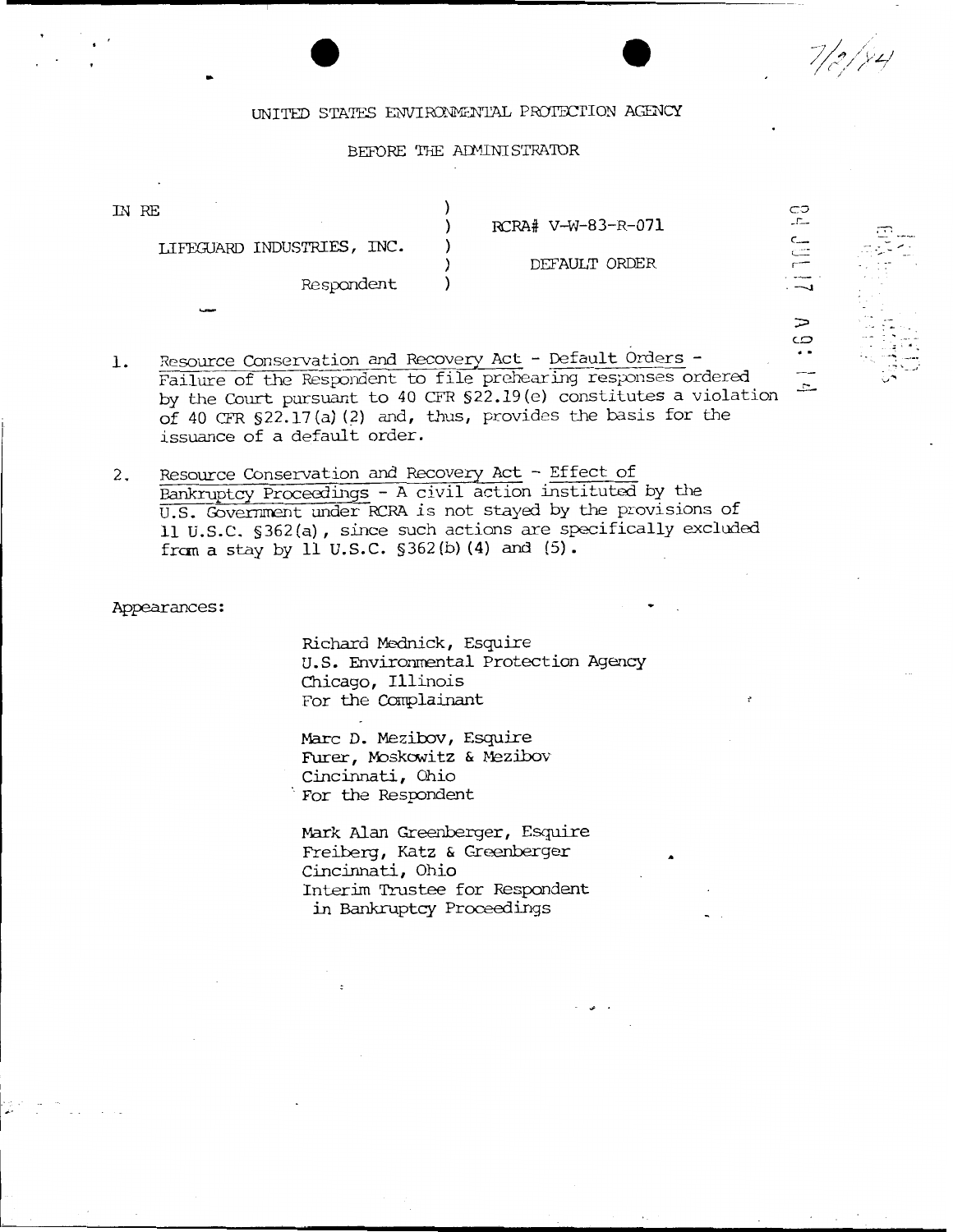UNITED STARS ENVIRONMENTAL PROTECTIO

IN THE MATTER OF:

..

LIFEGUARD INDUSTRIES, INC. 1460 West Mitchell Avenue<br>Cincinnati, Ohio 45323 Cincinnati, Ohio

OHD 004 248 183 )

JL 0 6 1984 DEFAULT ORDER ONAL HE GSBIG CLERK U.S. ENVIRO ENTAL DOCKET NO. VFWJA37R

### PRELIMINARY STATEMENT

)

)

)

This is a proceeding under Section 3008 of the Resource Conservation and Recovery Act of 1976, as amended (RCRA), 42  $U.S.C. 6928$ , instituted by a Complaint filed by the Director of Waste Management Division, Region V, United States Environ-Environmental Protection Agency, against the Respondent, Lifeguard Industries, Inc., on September 14, 1983. A \$25,000.00 civil penalty was assessed in the Complaint for alleged violations of RCRA. Respondent filed an Answer to the Complaint on October 17, 1983. The matter was referred to the undersigned by Order of Designation on November 8, 1983.

On November 29, 1983, the undersigned issued a letter to the Complainant and Respondent, requiring a prehearing exchange between the parties by December 27, 1983. As part of this prehearing exchange, the parties were required to submit a list of of witnesses intended to be called at the hearing with a brief narrative summary of their expected testimony, copies of all all documents and exhibits intended to be introduced into evidence, and views as to the place of hearing with the basis for such views. In addition, the Complainant was required to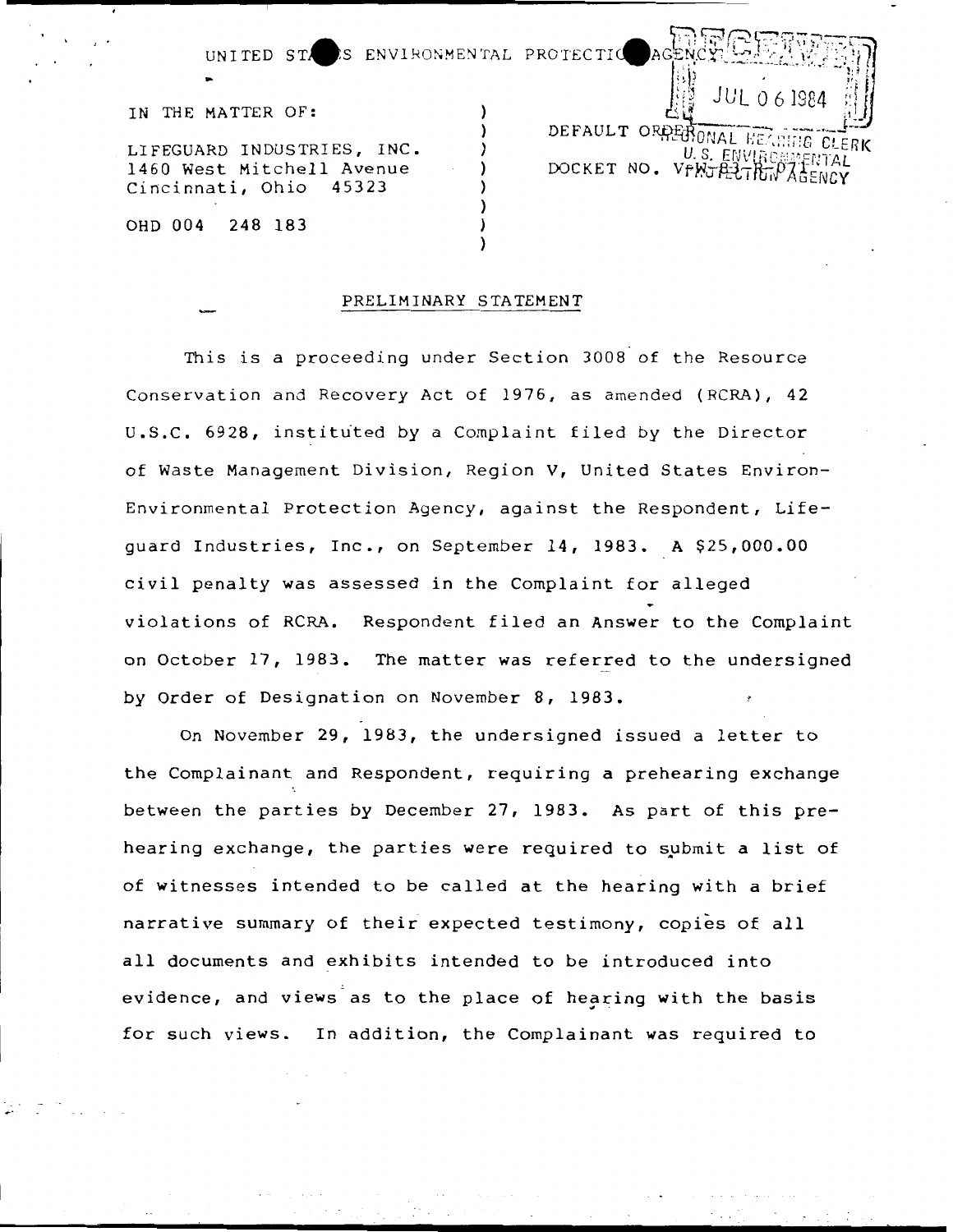submit<sup>t</sup> the specific method of determination of the proposed penalty, views as to the seriousness of the violation and any good faith efforts to comply with the applicable requirements, as well as views as to the third defense set forth in the Answer. The letter also required that, by January 10, 1984, the parties reply to statements or allegations of the other contained in the prehearing exchange.

On December 12, 1983, the Complainant filed a Statement Regarding Settlement Negotiations, and together with concurrence of the Respondent, requested an extension of the time for filing prehearing exchanges and replies. In an Order dated December 19, 1984, the undersigned extended the time period for filing prehearing exchanges until February 15, 1984, and for filing replies until February 29, 1984.

In a letter dated February 23, 1984, the Complainant requested an additional extension of the time for filing prehearing exchanges and replies. By Order dated February 28, 1984, the undersigned extended the time period for filing prehearing exchanges until April 9, 1984, and for filing replies until April 23, 1984. The Complainant fully responded to the requirements of the prehearing exchange on .<br>April 9, 1984. The Respondent made no response to the prehearing exchange, and did not file a reply.

On May 3, 1984, the Complainant filed a Motion for Default Order. In a letter dated May 7, 1984, counsel for Respondent responded to said Motion for Default Order by claiming a stay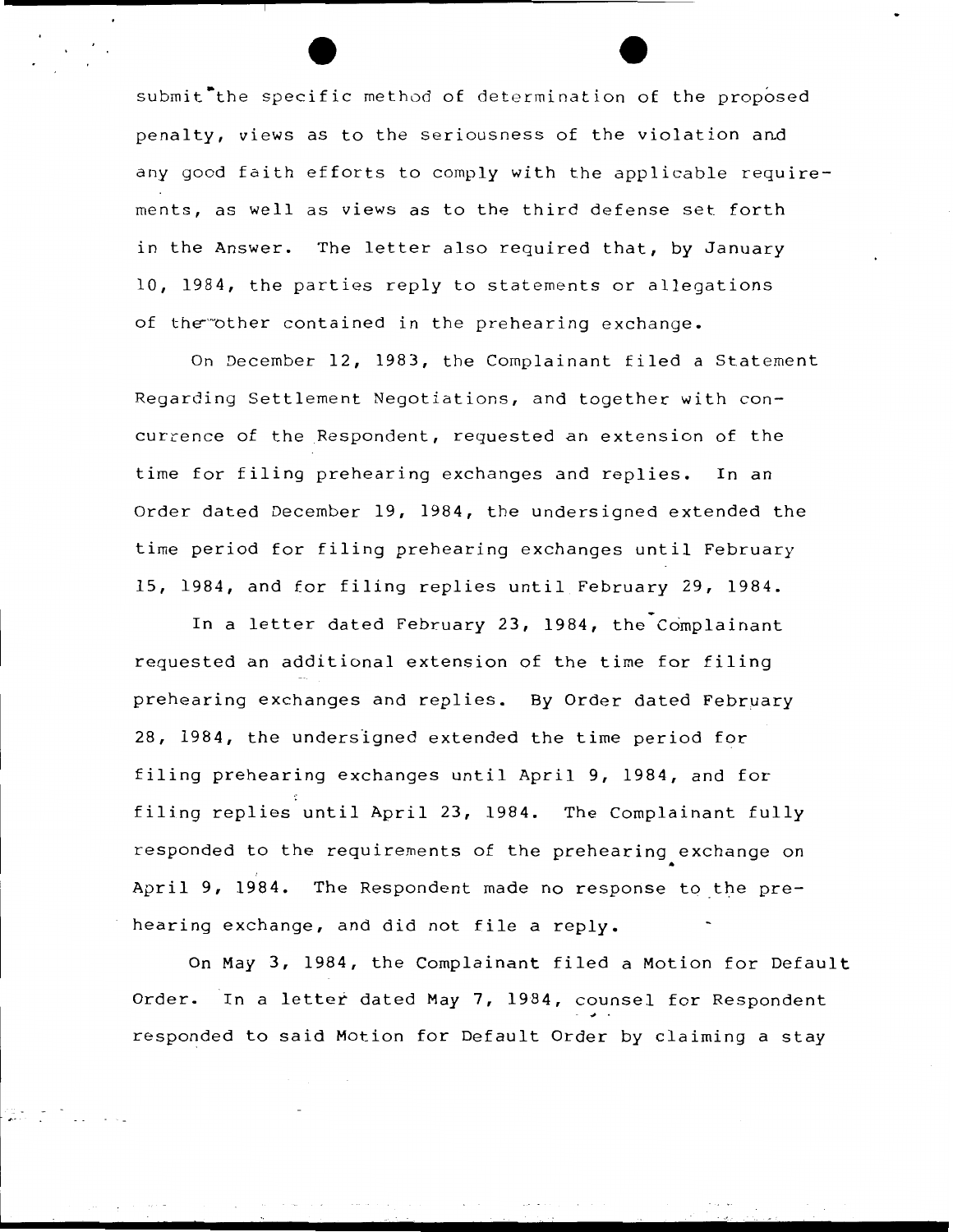of this administrative procee ding be cause of an ongoing Chapter 7 bankruptcy proceeding involving the Respondent.

..

This administrative proceeding is not stayed as a result of the bankruptcy proceeding involving the Respondent. This is a proceeding to enforce the requlatory powers of a governmental unit, and as such is not stayed by a proceeding in bankruptcy.!

Through the documents and exhibits submitted for the prehearing exchange on April 9, 1984, the Complainant has established a prima facie case against the Respondent, that is, that the Respondent has failed to achieve compliance with certain requirements for the storage of hazardous waste set forth at 40 CFR Parts 262, 265 and 270, and at Ohio Administative Code  $3745-52$ ,  $3745-54$ , and  $3745-55$ . All of the above requirements are enforceable by U.S. EPA under Section 3008 of RCRA, 42 U.S.C. 6928. Said documents and exhibits are hereby incorporated into and made a part of the record of this proceeding.

By reason of the foregoing, the Respondent is hereby found to be in default pursuant to the Consolidated Rule of Practice Governing the Administrative Assessment of Civil Penalties and the Revocation or Suspension of Permits,  $40^{\circ}$  CFR Part 22.17. Such default constitutes an admission of all facts alleged in the Complaint and a waiver of hearing by the Respondent.

. .. *:* 

 $\bullet$  .

 $\mathbb{R}^+$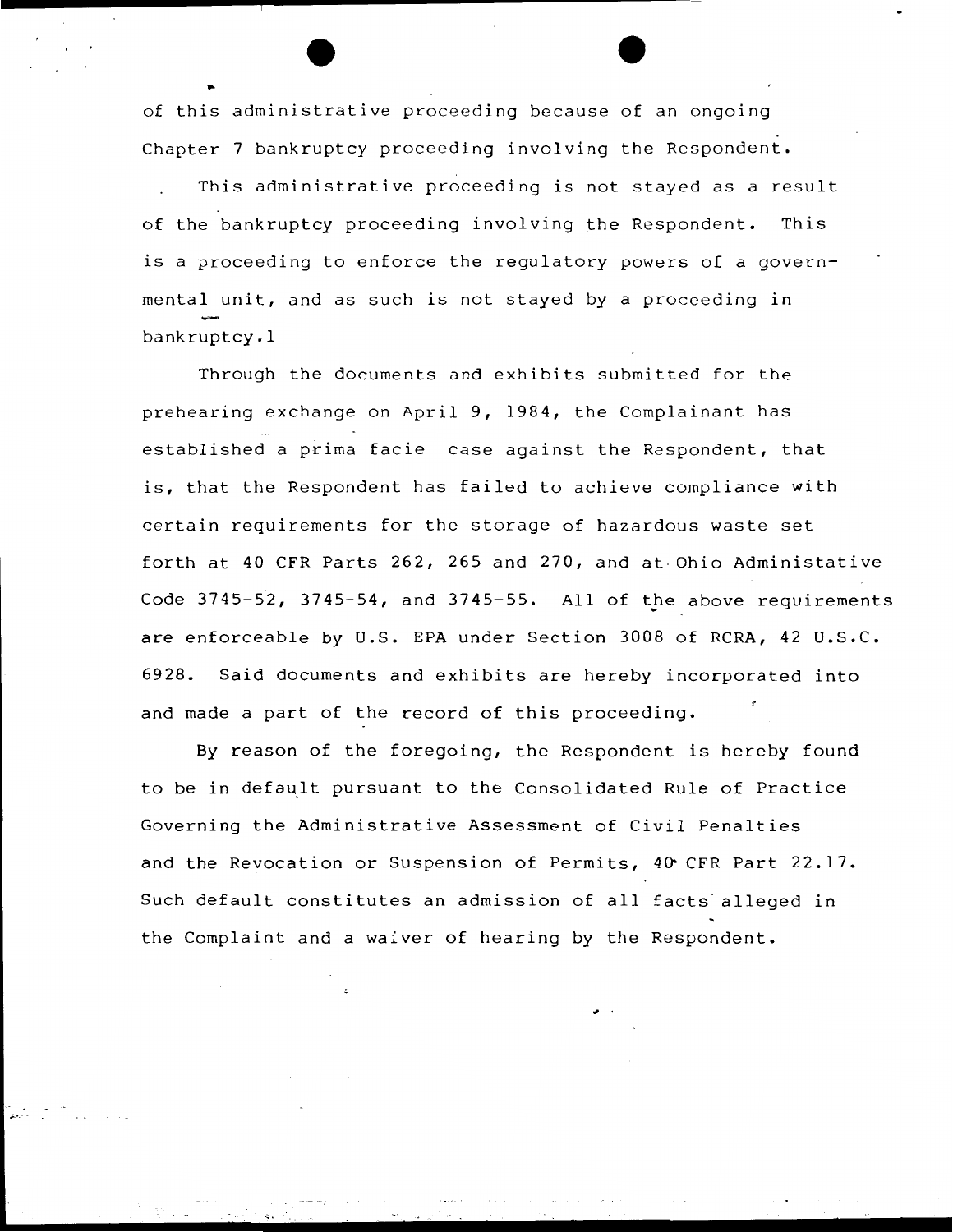# FINDINGS OF FACT

1. Section 3010 of RCRA requires any person who generates or transports hazardous waste or owns or operates a facility for the treatment, storage or disposal of hazardous waste to notify U.S. EPA of such activity within 90 days of the promulgation of regulations under Section 3001 of RCRA. Section 3010 of RCRA also provides that no hazardous waste subject to regulations may be transported, treated, stored, or disposed of unless the required notification has been given, 42 U.S.C. 6930.

2. U.S. EPA published requlations concerning the generation, transportation, and treatment, storage or disposal of hazardous waste on May 19, 1980. These regulations are codified at 40 CFR Parts 260 through 265. Notification to U.S. EPA of hazardous waste handling was required in most instances no later than August 8, 1980.

3. Section 3005 of RCRA requires U.S. EPA to publish regulations requiring each person owning or operating a hazardous waste treatment, storage, or disposal facility to obtain a RCRA permit. Such regulations were published on May 19, 1980, and are codified at 40 CFR Parts 270 .and 271 (formerly Parts 122 and 124). The regulations require that persons who treat, store, or dispose of hazardous waste submit Part  $A$  of the permit application in most instances no later than November 19, 1980.

. -...~,. ,. . -. · .... -~ · ..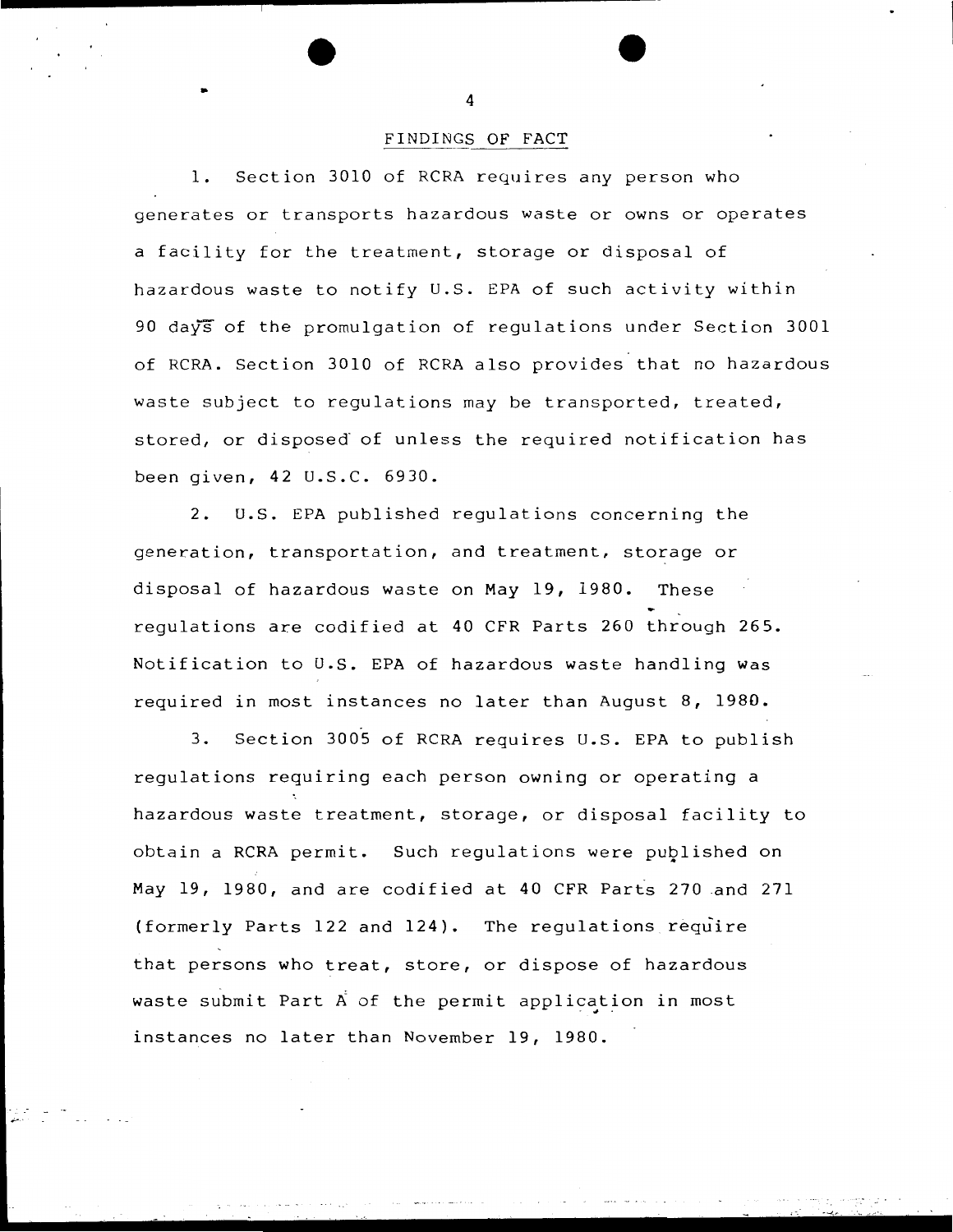4. Section 3005(e) of RCRA provides that an owner-or operator of a facility shall be treated as having been issued a permit pending final administrative disposition of the permit application provided that: (1) the facility was in existence on November 19, 1980; (2) the requirements of Secti $\delta$  3010(a) of RCRA concerning notification of hazardous waste activity have been complied with; and (3) application for a permit has been made. This statutory authority to operate is known as interim status. U.S. EPA regulations implementing these provision are found at 40 CFR Part 270.

5. On July 15, 1983, the State of Ohio was granted Phase I Interim Authorization to administer and enforce sections of their hazardous waste program in lieu of the . Federal program (See 40 CFR §271.121 et seq.). As a result, facilities in Ohio qualifying for interim status under 40 CFR §270.70 are regulated under Ohio provisions instead of the Federal regulations set forth at 40 CFR Part 265.

6. A generator may accumulate hazardous waste on site for 90 days or less without a permit or interim status provided that the standards specified in 40 CFR 262.34 (Ohio Administrative Code 3745-54-34) are met.

7. The Respondent, Lifeguard Industries, Inc., owns and operates a facility at 4460 West Mitchell Avenue, Cincinnati, Ohio. '

8. RCRA compliance inspections of the facility were conducted by Ohio OEPA as an authorized representative of U.S. EPA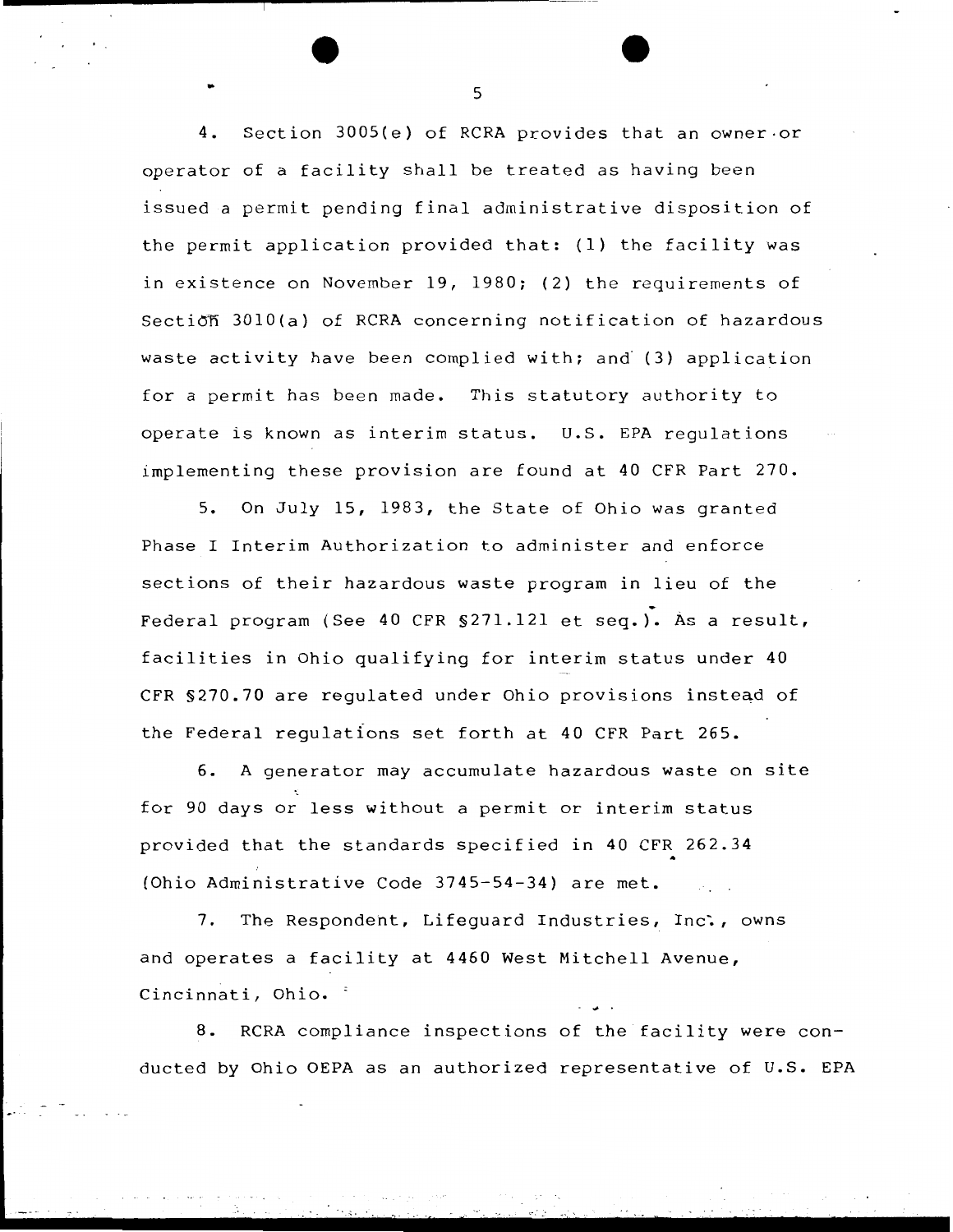on February 15, 1983 and May 12, 1983.

9. At the time of the inspections, the Respondent was storing substances including solvents (U.S. EPA I.D. No. DOOl) which have been identified or listed as hazardous waste under Section 3001 of the Act, without a permit and without having achieved interim status, in violation of Section 3005(a) of RCRA. Interim status was not achieved because the Respondent failed to submit Part A of the application for a permit by November 19, 1980 as required by 40 CFR 270.10 and Section 3005 of RCRA. Interim status was also not achieved because Respondent failed to submit a notification of hazardous waste activity by August 19, 1980. Respondent filed a notification pursuant to Section 3010 of RCRA on May 9, 1983. Respondent has not submitted a RCRA Part A permit application.

10. At the time of the inspections, it was determined that hazardous wastes had been stored on site which were not marked with the date accumulation started, and which had been stored on site for over 90 days in violation of 40 CFR 262.34 (Ohio Administrative Code 3745-54-34).

11. In a February 22, 1983 letter and a May 17, 1983 letter, the Respondent was notified by the Ohio OEPA that the following violations were observed during the February 15, 1983 and May 12, 1983 inspections:

(a) Failure to include information on manifests as required by 40 CFR 262.2l(a)(2). Ohio Administrative Code  $3745 - 52 - 21(A)(2)$ .

 $\bullet$  6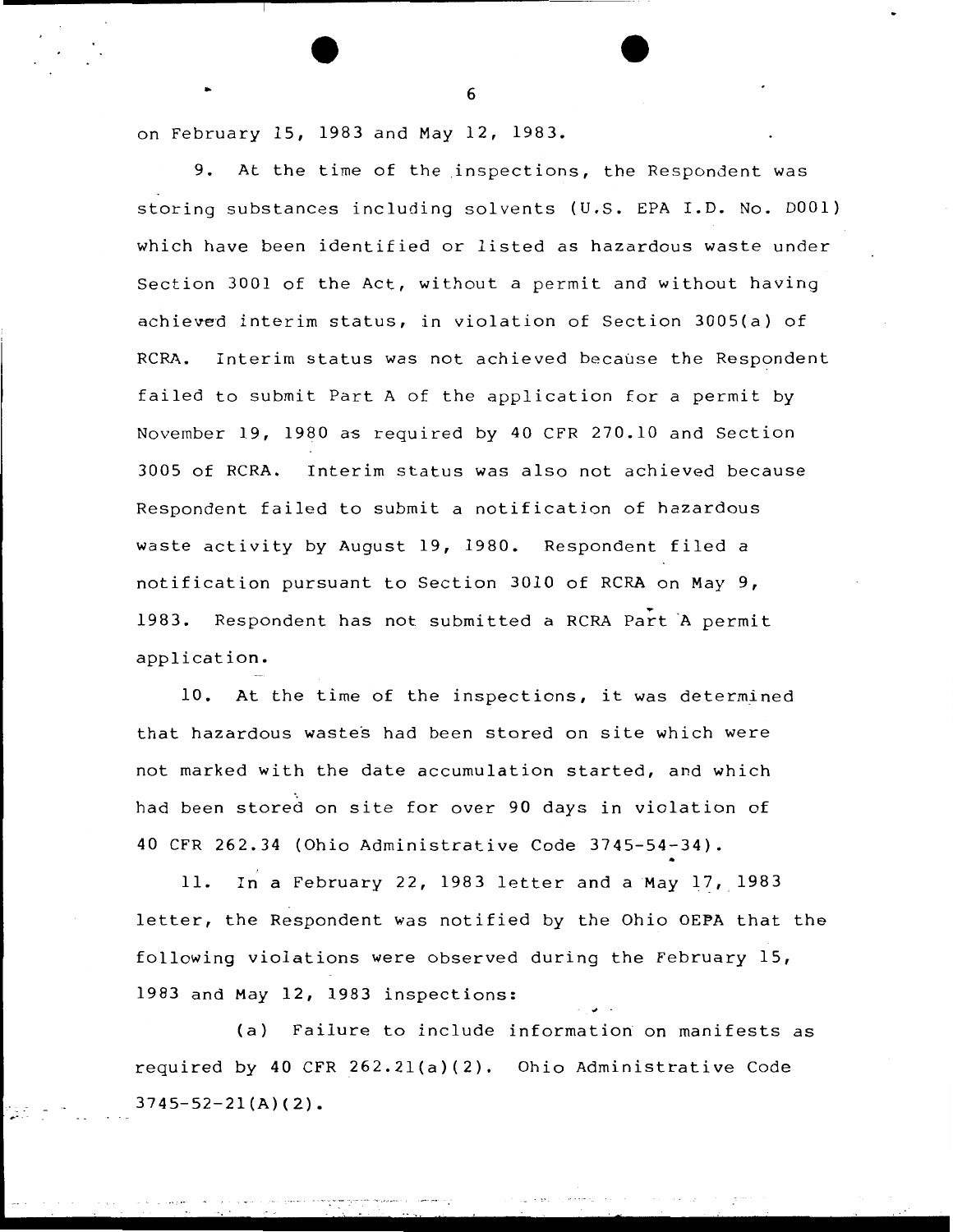(b) Failure to package, label, mark, and placard . hazardous waste before transport or offering them for transport off-site in accordance with applicable United States Department of Transportation regulations as required by 40 CFR 262.30,31,32, and 33. Ohio Administrative Code 3745-52-30, 31, 32, and 33.

(c) Failure to comply with provisions· for the short-term accumulation of hazardous waste on-site without a permit as required by 40 CFR 262.34. Ohio Administrative Code 3745- $52 - 34.$ 

(d) Failure to obtain chemical and physical waste analyses and to develop and follow a written waste analysis plan as required by 40 CFR 265.13. Ohio Administrative Code 3745- 54-13.

ŝ,

(e) Failure to prevent unknowing entry and minimize unauthorized entry to the facility and to post "Danger-Unauthorized Personnel Keep Out" signs as required by 40 CFR 265.14. Ohio Administrative Code 3745-54-14.

(f) Failure to comply with the general inspection requirements of 40 CFR 265.15 (Ohio Administrative Code 3745-  $54-15$ ) including, but not limited to, failure to develop and follow a written inspection schedule and to maintain an inspection log.

(g) Failure to meet facility personnel training requirements and to maintain training records as required by 40 CFR 265.16 Ohio Administrative Code 3745-54-16 •

.,.,.\_.

 $\sim$  7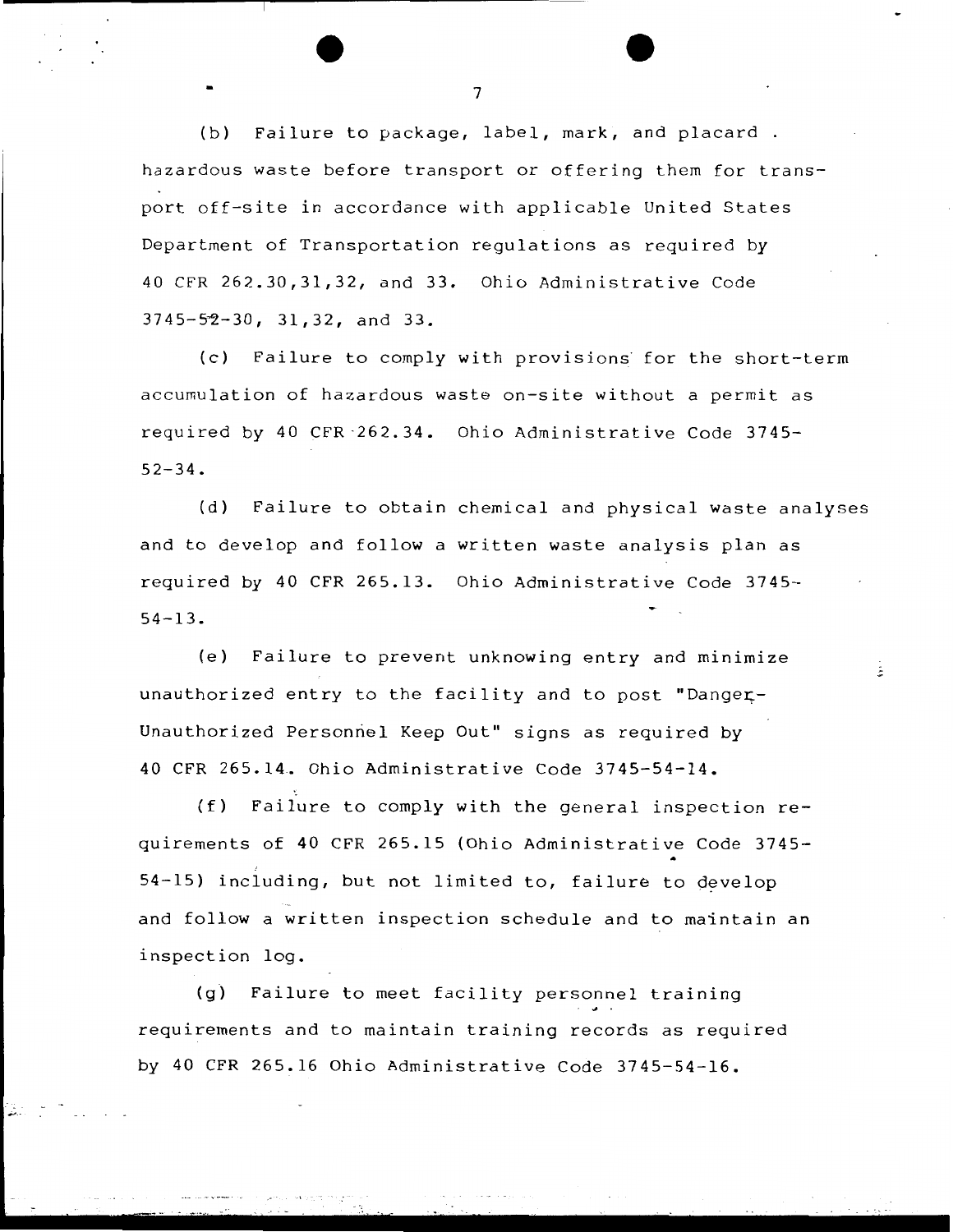(h) Failure to take precautions to prevent the accidental ignition or reaction of ignitable or reactive waste as required by 40 CFR 265.17. Ohio Administrative Code 3745-54-17.

(i) Failure to equip the facility with necessary equipment for preparedness and prevention as required by 40 CFR 265.32(b) and (c). Ohio Administrative Code 3745-54- 32 (B) and (C).

(j) Failure to test and maintain equipment as required by 40 CFR 265.33 Ohio Administrative Code 3745-54-33.

(k) Failure to provide personnel with immediate access to commuinications or alarm systems as required by 40 CFR 265.34. Ohio Administrative Code 3745-54-34.

(1) Failure to maintain adequate aisle - space as required by 40 CFR 265.35. Ohio Administrative Code 3745-54- 3 5.

(m) Failure to make or attempt to make arrangements with local authorities for preparedness or prevention as required by 40 CFR 265.37(a). Ohio Administrative Code  $3745 - 54 - 37($ A).

(n) Failure to have a contingency plan as reguired by 40 CFR 265.51 (Ohio Administrative Code 3745-54-511 which satisfies the conditions of 40 CFR 265.52 (Ohio Administrative Code 3745-54-52) and which is maintained as provided by <sup>~</sup>. 40 CFR 265.53. (Ohio Administrative Code rule 3745-54-53).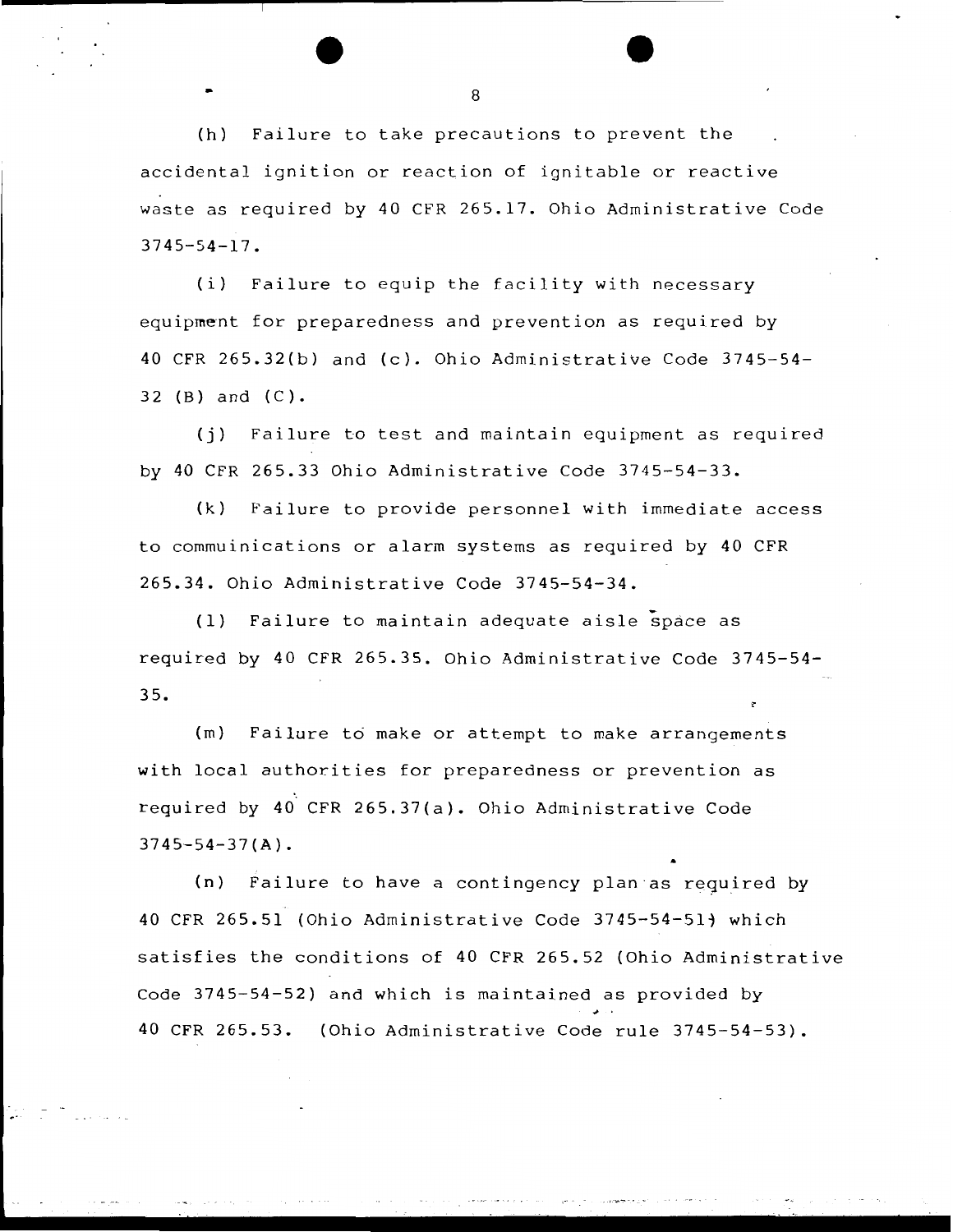(o) Failure to have an emergency coordinator as required by 40 CFR 265.55 Ohio Administrative Code 3745-54-55.

(p) Failure to maintain containers in good condition as required by 40 CFR 265.171. Ohio Administrative Code 3745-55-71.

 $~(4)$  Failure to properly manage containers as required by 40 CFR 265.173. Ohio Administrative Code 3745-55-73.

# CONCLUSIONS

By reason of the facts set forth in the Findings above, the Respondent has failed to achieve interim status, and has failed to achieve full compliance with the requirements for the storage of hazardous waste, and as such Respondent is in violation of 40 CFR Parts 262,264, 265 and 270, and Ohio Administrative Code 3745-52, 3745-54 and 3745-55.

Pursuant to 40 CFR §22.17, the penalty proposed to be assessed in the Complaint,  $$25,000$ , shall become due and payable by the Respondent, Lifeguard Industries, Inc., without further proceedings upon the issuance of this Order by Default.

# ORDER

The Respondent having failed to file a prehearing response by the 9th day of April, 1984, as required by ORDER of the undersigned dated the 28th day of February, 1984, upon application and affidavit of the Complainant, default judgment is entered against said Respondent, and it is hereby ORDERED that;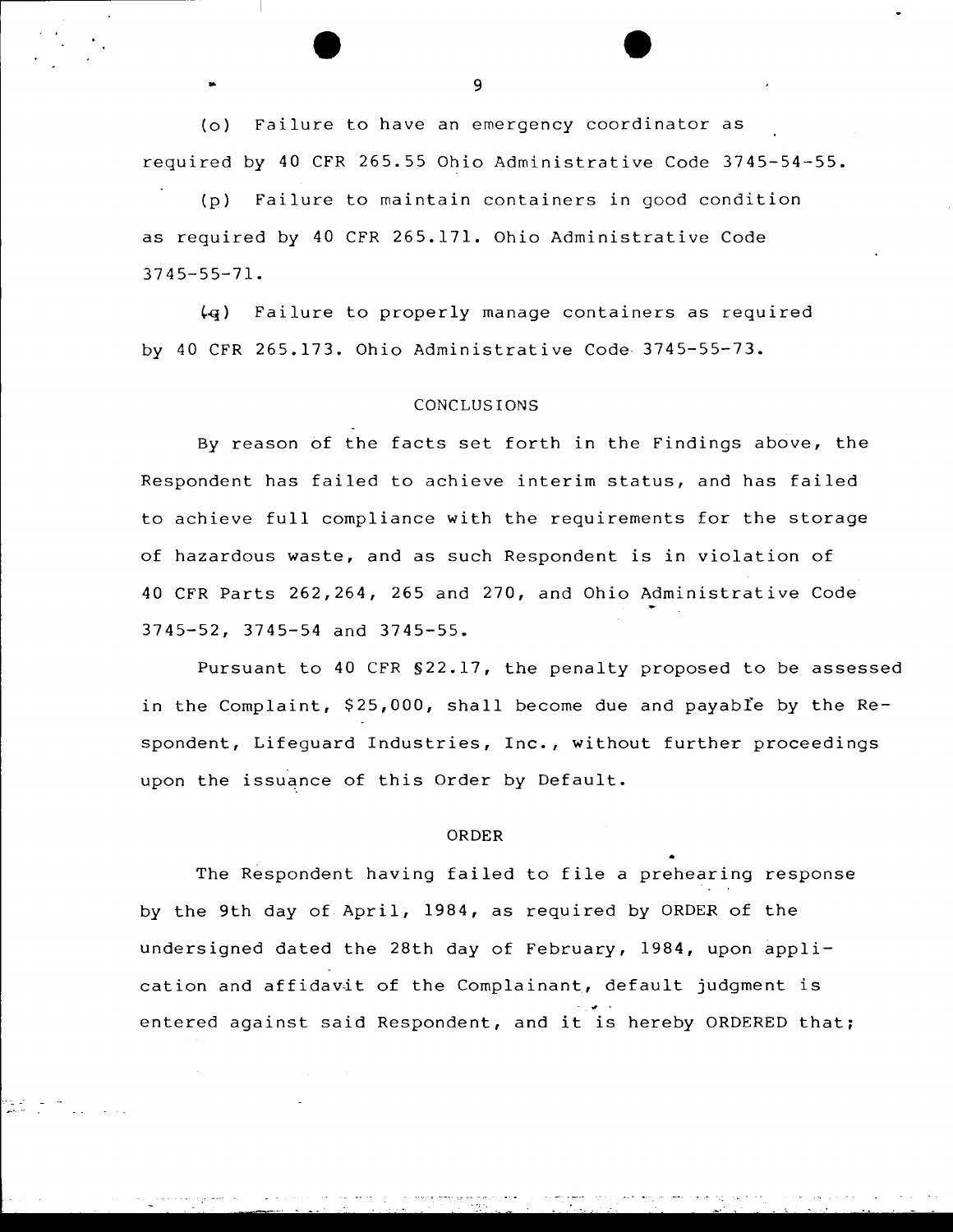l. The Respondent shall within 30 days of receipt .of this Order dispose of all drums on site at a RCRA approved treatment, storage, or disposal facility.

2. Any future storage of hazardous waste at the facility for a period of less than 90 days shall be in compliance with the provisions of Ohio Administrative Code 3745-54-34.

3. Prior to any future storage of hazardous waste at the facility for a period of more than 90 days, the Respondent shall submit Part A and Part B of a permit application pursuant to Section 3005 of RCRA, 42 U.S.C. 6930, to Mr. Valdas Adamkus, Regional Administrator, Region V, U.S. Environmental Protection Agency, and obtain a permit as required by 40 CFR Part 270.

4. The Respondent shall notify U.S. EPA in writing upon achieving compliance with this ORDER and any part thereof. This notification shall be submitted no later than the times stipulated above to the U.S. EPA, Region V, Waste Management Division; 230 S. Dearborn Street, Chicago, Illinois 60604, Attention: Technical, Permits, and Compliance Section. A copy of these documents and all correspondence with U.S. EPA regarding this ORDER shall also be submitted to<br>David Duell, Office of Hazardous Materials Management, Ohio Environmental Protection Agency, 361 Broad Street,~Columbus, Ohio 43216.

5. Pursuant to Section  $3008(a)(1)$ , (c) and (g) of RCRA, 42 U.S.C. §6928(a)(l}, (c) and (g), a civil penalty of \$25,000 is assessed against the Respondent, Lifeguard Industries, Inc., for the violations of RCRA set forth herein.

-., .. .